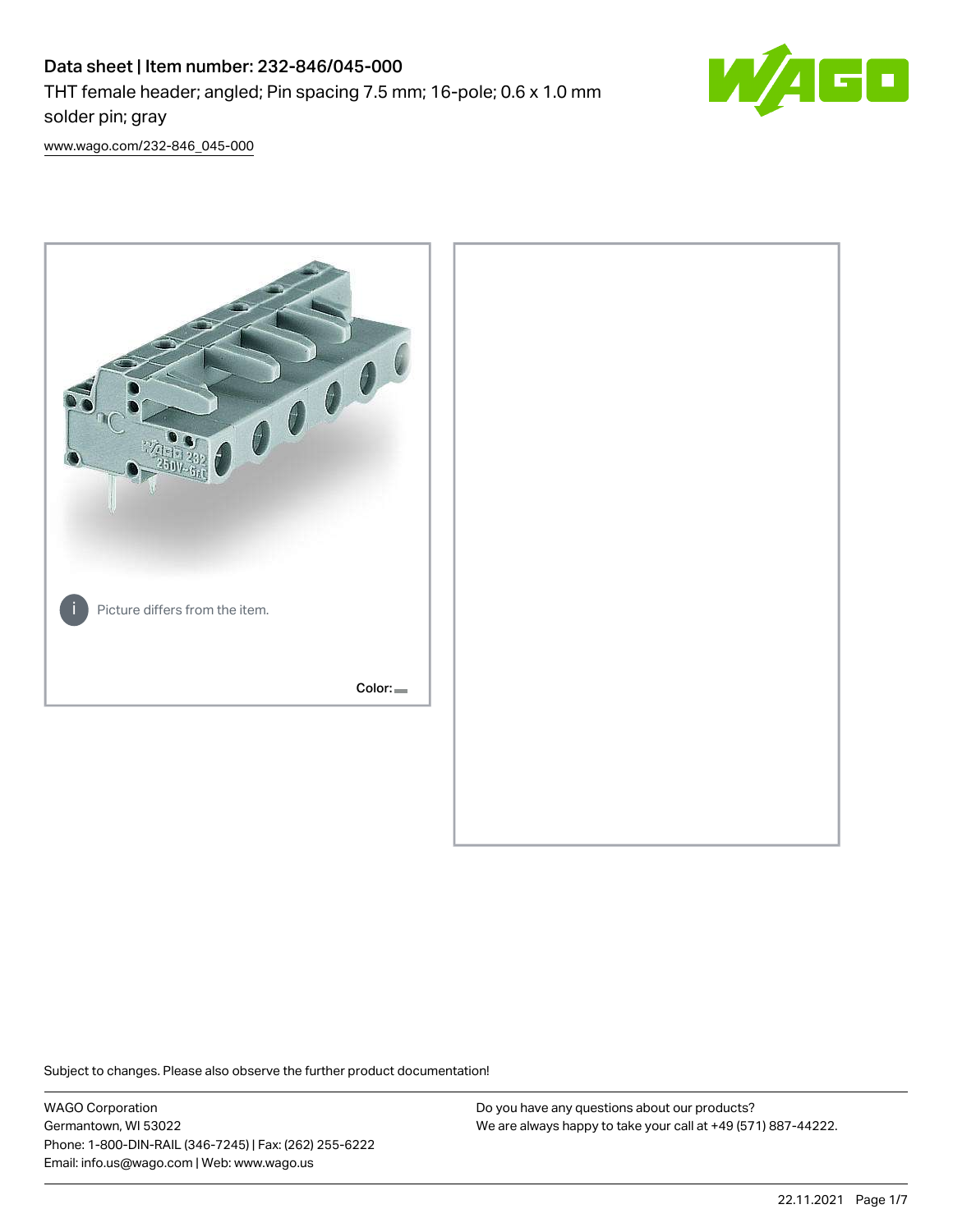

Dimensions in mm

L = (pole no. − 1) x pin spacing + 5 mm + 1.5 mm

2- to 3-pole female connectors – one latch only

#### Item description

- **H** Horizontal or vertical PCB mounting via straight or angled solder pins
- For board-to-board and board-to-wire connections
- Touch-proof PCB outputs  $\blacksquare$
- $\blacksquare$ Easy-to-identify PCB inputs and outputs
- $\blacksquare$ With coding fingers

Subject to changes. Please also observe the further product documentation! Data

WAGO Corporation Germantown, WI 53022 Phone: 1-800-DIN-RAIL (346-7245) | Fax: (262) 255-6222 Email: info.us@wago.com | Web: www.wago.us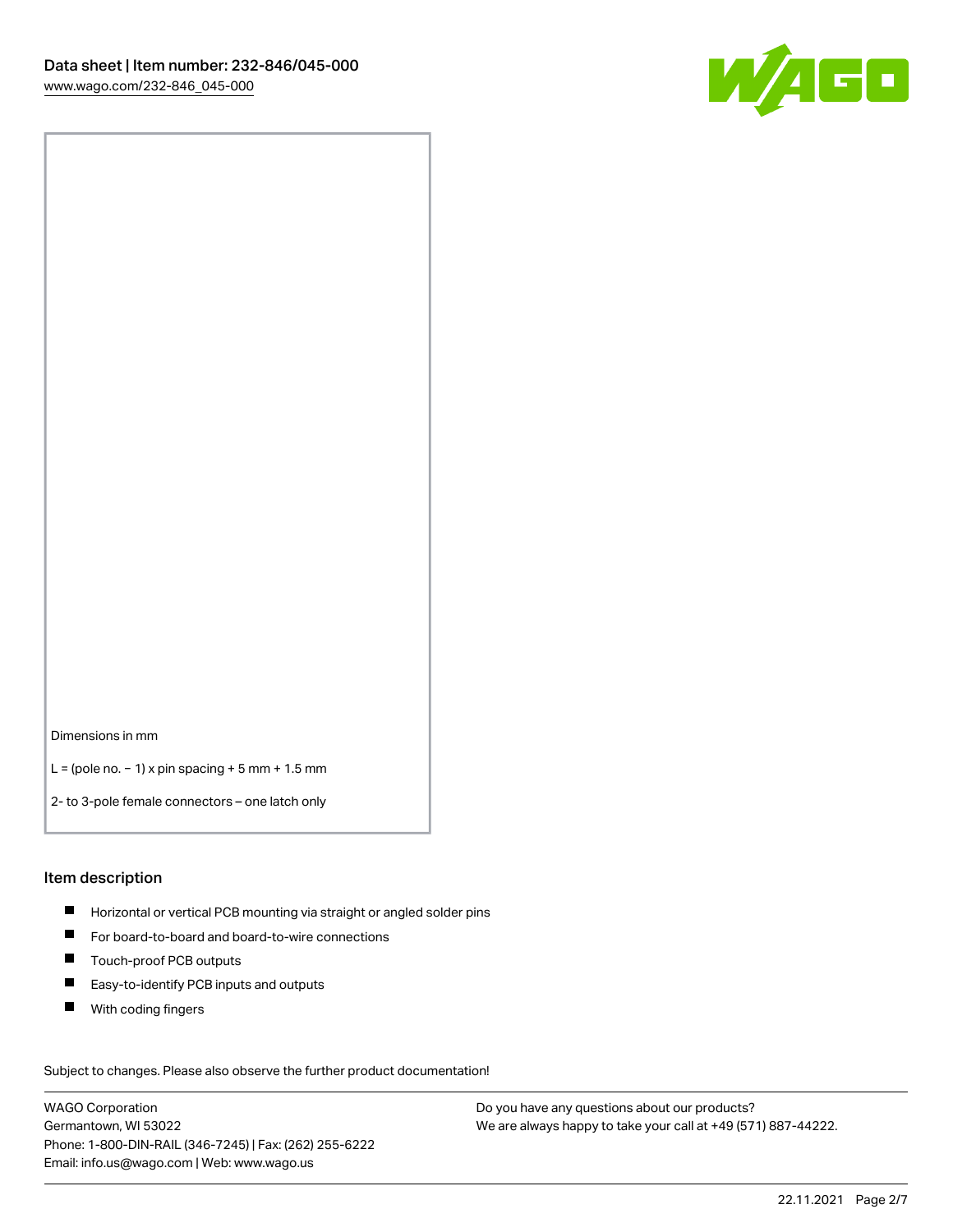

# Data Notes

| Safety information 1 | The <i>MCS – MULTI CONNECTION SYSTEM</i> includes connectors<br>without breaking capacity in accordance with DIN EN 61984. When<br>used as intended, these connectors must not be connected<br>/disconnected when live or under load. The circuit design should<br>ensure header pins, which can be touched, are not live when<br>unmated. |
|----------------------|--------------------------------------------------------------------------------------------------------------------------------------------------------------------------------------------------------------------------------------------------------------------------------------------------------------------------------------------|
| Variants:            | Other pole numbers<br>3.8 mm pin projection for male headers with straight solder pins<br>Gold-plated or partially gold-plated contact surfaces<br>Other versions (or variants) can be requested from WAGO Sales or<br>configured at https://configurator.wago.com/                                                                        |

# Electrical data

## IEC Approvals

| Ratings per                 | IEC/EN 60664-1                                                        |
|-----------------------------|-----------------------------------------------------------------------|
| Rated voltage (III / 3)     | 500 V                                                                 |
| Rated surge voltage (III/3) | 6 kV                                                                  |
| Rated voltage (III/2)       | 630 V                                                                 |
| Rated surge voltage (III/2) | 6 kV                                                                  |
| Nominal voltage (II/2)      | 1000 V                                                                |
| Rated surge voltage (II/2)  | 6 kV                                                                  |
| Rated current               | 12A                                                                   |
| Legend (ratings)            | $(III / 2)$ $\triangle$ Overvoltage category III / Pollution degree 2 |

# UL Approvals

| Approvals per                  | UL 1059 |
|--------------------------------|---------|
| Rated voltage UL (Use Group B) | 300 V   |
| Rated current UL (Use Group B) | 15 A    |
| Rated voltage UL (Use Group D) | 300 V   |
| Rated current UL (Use Group D) | 10 A    |

# Ratings per UL

| Rated voltage UL 1977 | 600 V |
|-----------------------|-------|
| Rated current UL 1977 |       |

Subject to changes. Please also observe the further product documentation!

| <b>WAGO Corporation</b>                                | Do you have any questions about our products?                 |
|--------------------------------------------------------|---------------------------------------------------------------|
| Germantown, WI 53022                                   | We are always happy to take your call at +49 (571) 887-44222. |
| Phone: 1-800-DIN-RAIL (346-7245)   Fax: (262) 255-6222 |                                                               |
| Email: info.us@wago.com   Web: www.wago.us             |                                                               |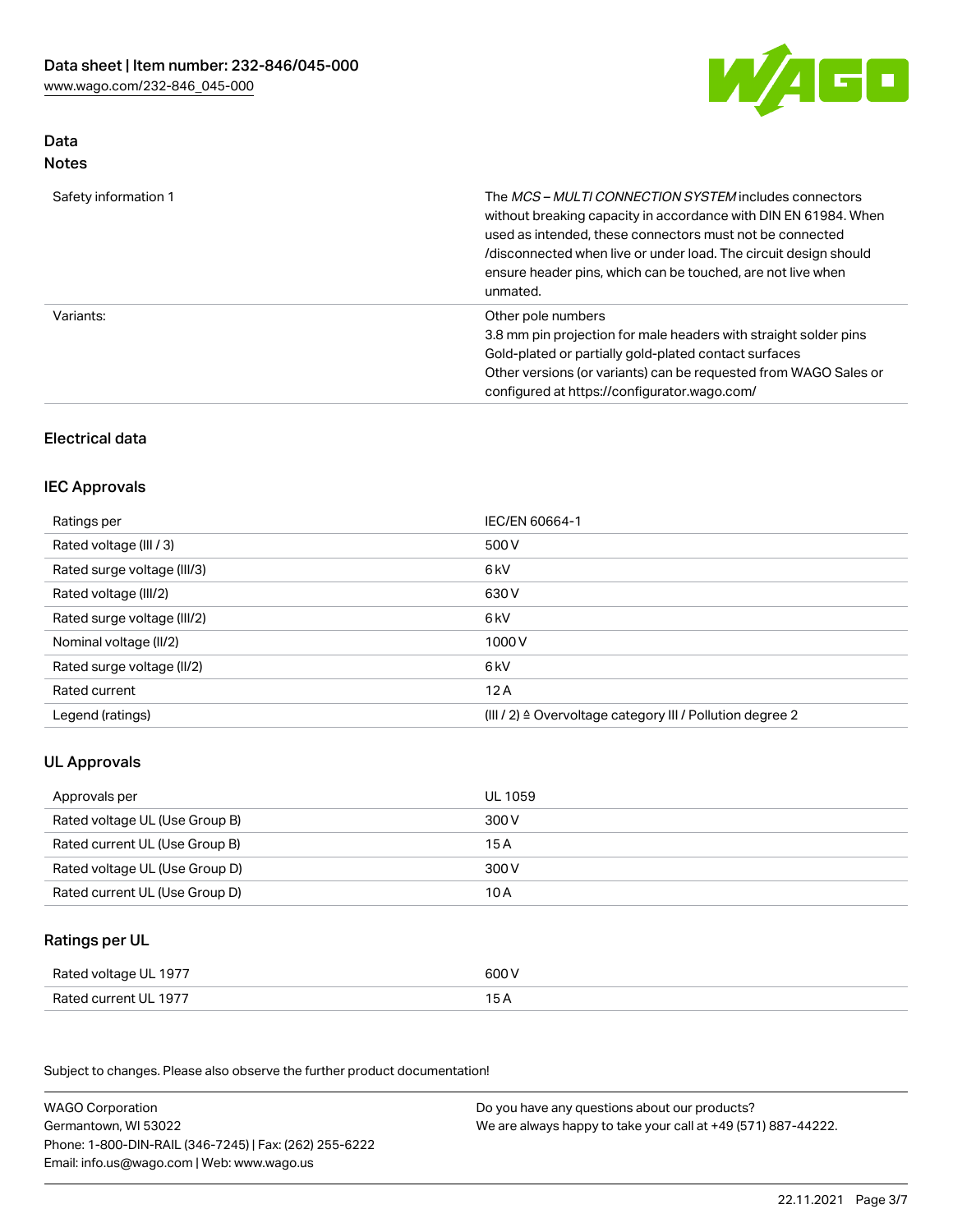

## CSA Approvals

| Approvals per                   | CSA   |
|---------------------------------|-------|
| Rated voltage CSA (Use Group B) | 300 V |
| Rated current CSA (Use Group B) | 15 A  |
| Rated voltage CSA (Use Group D) | 300 V |
| Rated current CSA (Use Group D) | 10 A  |

# Connection data

| Total number of potentials |  |
|----------------------------|--|
| Number of connection types |  |
| Number of levels           |  |

#### Connection 1

| Number of poles |  |
|-----------------|--|
|-----------------|--|

# Physical data

| Pin spacing                          | 7.5 mm / 0.295 inch        |
|--------------------------------------|----------------------------|
| Width                                | 126.5 mm / 4.98 inch       |
| Height                               | 15.4 mm / 0.606 inch       |
| Height from the surface              | 11.6 mm / 0.457 inch       |
| Depth                                | 18.25 mm / 0.719 inch      |
| Solder pin length                    | 3.8 <sub>mm</sub>          |
| Solder pin dimensions                | $0.6 \times 1$ mm          |
| Drilled hole diameter with tolerance | $1.3$ <sup>(+0.1)</sup> mm |

# Plug-in connection

| Contact type (pluggable connector) | Female header |
|------------------------------------|---------------|
| Connector (connection type)        | for PCB       |
| Mismating protection               | No            |
| Mating direction to the PCB        | 0°            |
| Locking of plug-in connection      | Without       |

## PCB contact

| PCB Contact            | тнт                                        |
|------------------------|--------------------------------------------|
| Solder pin arrangement | over the entire female connector (in-line) |

Subject to changes. Please also observe the further product documentation!

| <b>WAGO Corporation</b>                                | Do you have any questions about our products?                 |
|--------------------------------------------------------|---------------------------------------------------------------|
| Germantown, WI 53022                                   | We are always happy to take your call at +49 (571) 887-44222. |
| Phone: 1-800-DIN-RAIL (346-7245)   Fax: (262) 255-6222 |                                                               |
| Email: info.us@wago.com   Web: www.wago.us             |                                                               |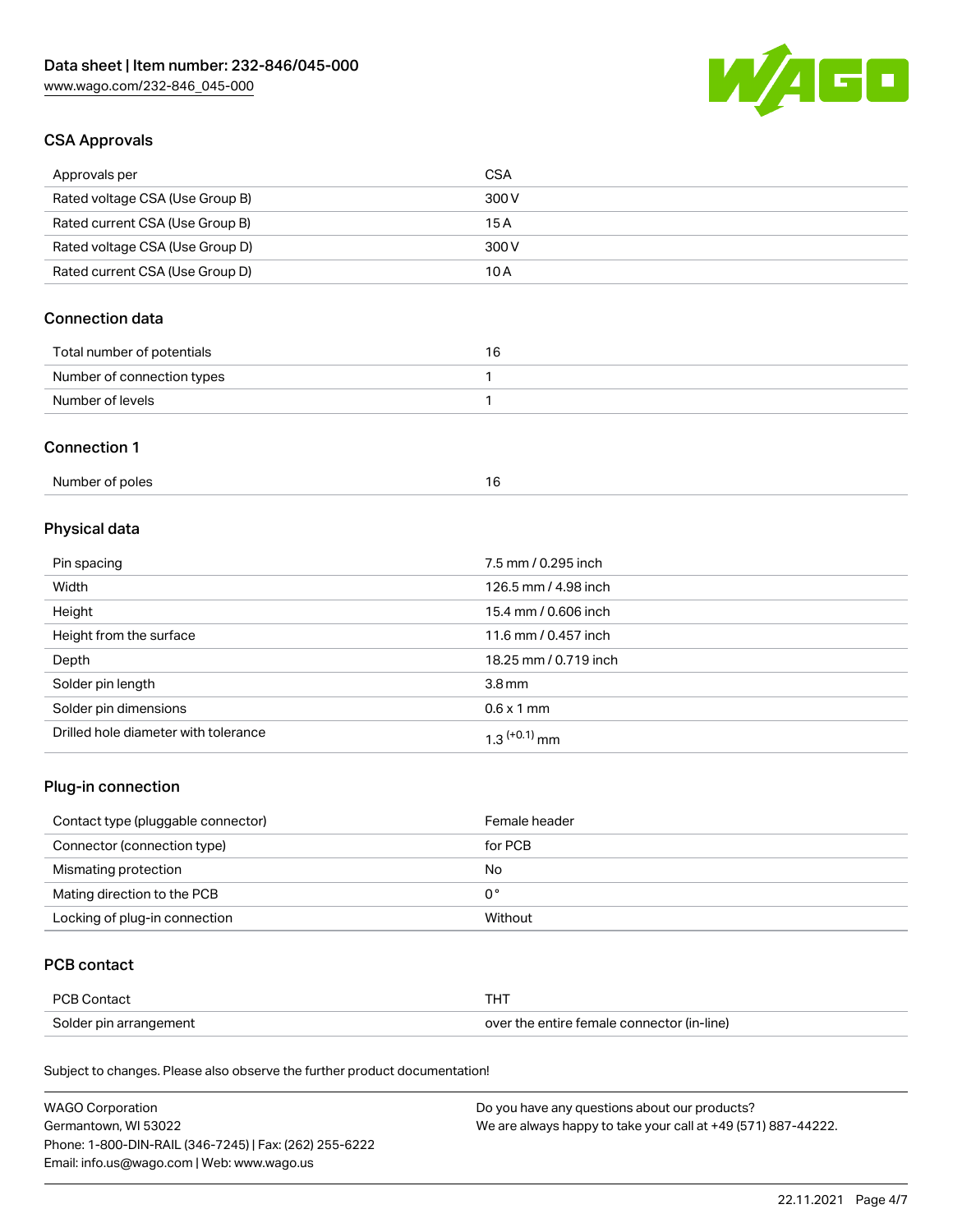

Number of solder pins per potential 1

## Material data

| Color                       | gray              |
|-----------------------------|-------------------|
| Material group              |                   |
| Insulation material         | Polyamide (PA66)  |
| Flammability class per UL94 | V0                |
| Contact material            | Copper alloy      |
| Contact plating             | tin-plated        |
| Fire load                   | 0.349 MJ          |
| Weight                      | 17.7 <sub>g</sub> |

## Environmental requirements

| Limit temperature range<br>. | . +85 °ົ<br>cn.<br>-ou |  |
|------------------------------|------------------------|--|
|------------------------------|------------------------|--|

## Commercial data

| PU (SPU)              | 10 Stück      |
|-----------------------|---------------|
| Packaging type        | box           |
| Country of origin     | DE            |
| <b>GTIN</b>           | 4055143034258 |
| Customs tariff number | 85366990990   |

## Approvals / Certificates

#### UL-Approvals

 $\mathbf{A}$ 

| Logo | Approval                                    | <b>Additional Approval Text</b> | Certificate<br>name |
|------|---------------------------------------------|---------------------------------|---------------------|
| Р.   | <b>UR</b><br>Underwriters Laboratories Inc. | <b>UL 1059</b>                  | E45172              |
| J    | <b>UR</b><br>Underwriters Laboratories Inc. | <b>UL 1977</b>                  | E45171              |

Subject to changes. Please also observe the further product documentation!

| WAGO Corporation                                       | Do you have any questions about our products?                 |
|--------------------------------------------------------|---------------------------------------------------------------|
| Germantown. WI 53022                                   | We are always happy to take your call at +49 (571) 887-44222. |
| Phone: 1-800-DIN-RAIL (346-7245)   Fax: (262) 255-6222 |                                                               |
| Email: info.us@wago.com   Web: www.wago.us             |                                                               |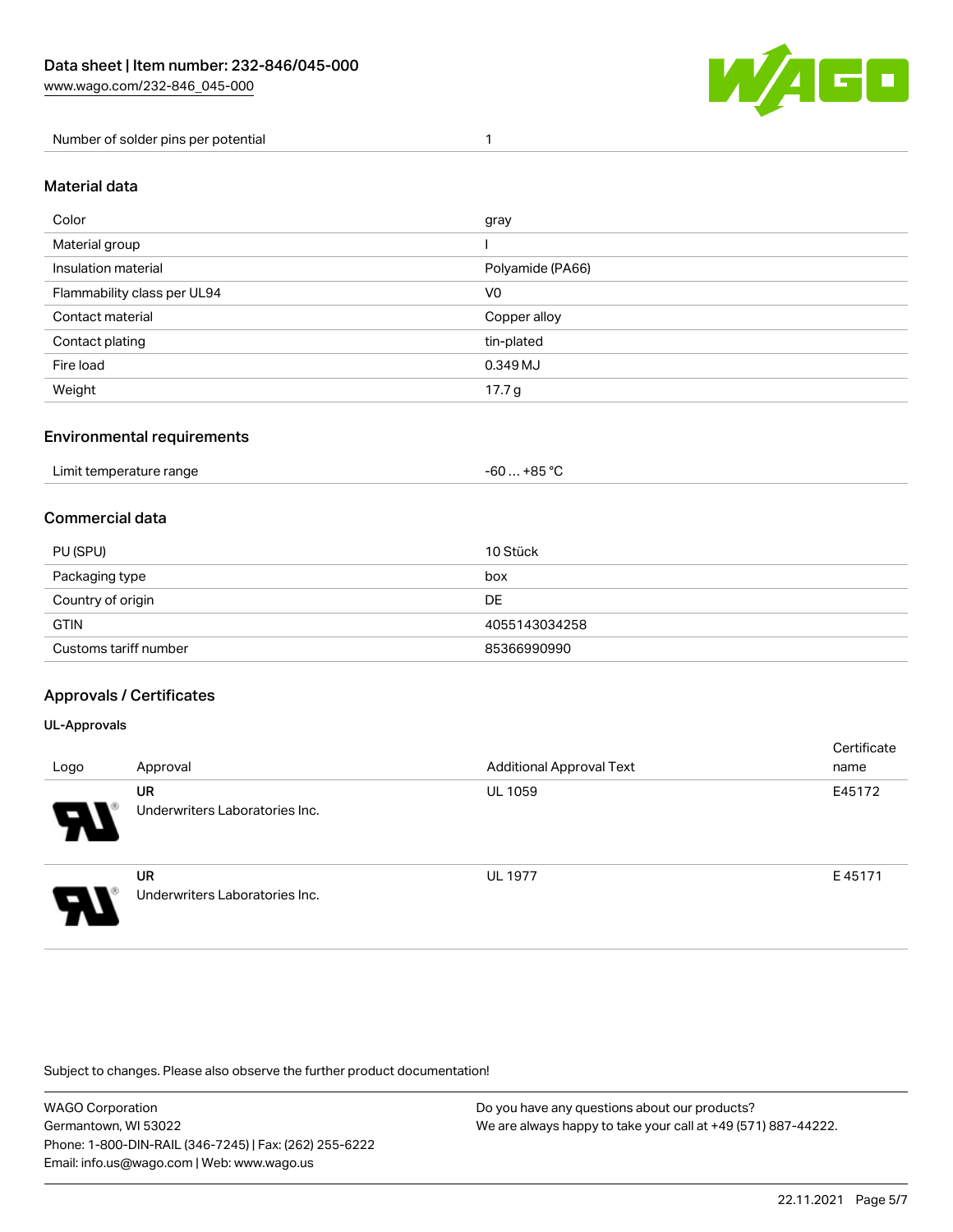

#### **Counterpart**

Item no.731-616

1-conductor male connector; CAGE CLAMP®; 2.5 mm²; Pin spacing 7.5 mm; 16-pole; 2,50 mm²; gray [www.wago.com/731-616](https://www.wago.com/731-616)

#### Optional accessories

Testing accessories



| $50.194$ assessed. |                                                           |                      |
|--------------------|-----------------------------------------------------------|----------------------|
|                    | Item no.: 210-136<br>Test plug; 2 mm Ø; with 500 mm cable | www.wago.com/210-136 |
|                    | Item no.: 231-662                                         |                      |

Test plugs for female connectors; for 7.5 mm and 7.62 mm pin spacing; 2,50 mm²; light gray [www.wago.com/231-662](http://www.wago.com/231-662)

## Downloads **Documentation**

| <b>Additional Information</b> |            |        |          |
|-------------------------------|------------|--------|----------|
| Technical explanations        | 2019 Apr 3 | pdf    | Download |
|                               |            | 2.0 MB |          |

#### CAD files

## PCB Design

| Symbol and Footprint 232-846/045-000                                                | URL | Download |
|-------------------------------------------------------------------------------------|-----|----------|
| CAx data for your PCB design, consisting of "schematic symbols and PCB footprints", |     |          |
| allow easy integration of the WAGO component into your development environment.     |     |          |

#### Supported formats:

- $\blacksquare$ Accel EDA 14 & 15
- $\blacksquare$ Altium 6 to current version
- Cadence Allegro
- $\blacksquare$ **DesignSpark**
- $\blacksquare$ Eagle Libraries
- $\blacksquare$ KiCad
- $\blacksquare$ Mentor Graphics BoardStation
- $\blacksquare$ Mentor Graphics Design Architect

Subject to changes. Please also observe the further product documentation!

WAGO Corporation Germantown, WI 53022 Phone: 1-800-DIN-RAIL (346-7245) | Fax: (262) 255-6222 Email: info.us@wago.com | Web: www.wago.us